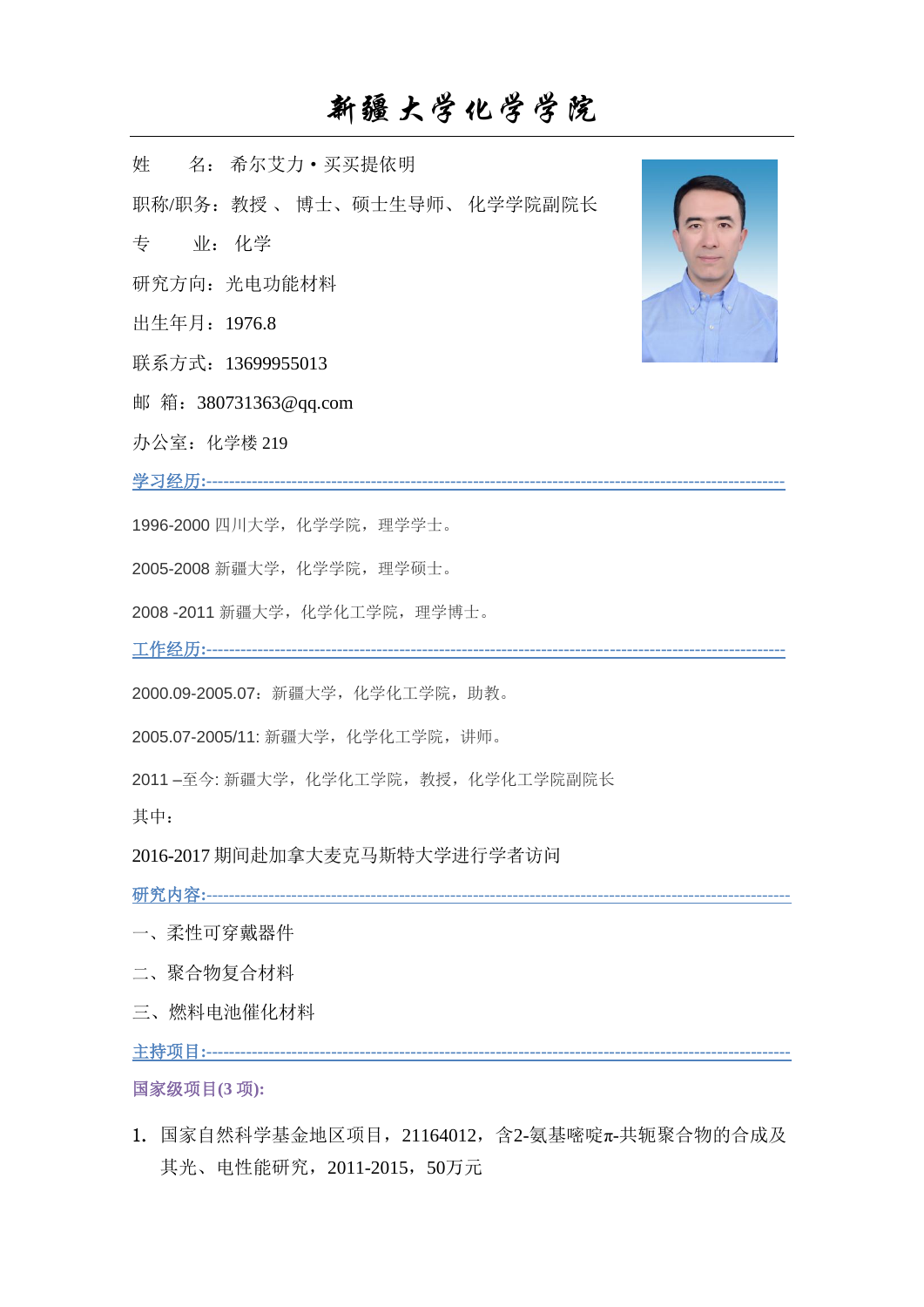## 新疆大学化学学院

- 2. 国家自然科学基金地区基金,51363020,水溶性N-型聚合物的合成及其光、 电性能研究, 2013-2017, 50万元
- 3. 国家自然科学基金地区基金,5176302,聚嘧啶控制单壁碳纳米管大小及其复 合物的光、电性能研究,2018-2021, 38万元

其它项目**(1** 项**)**:

1. 新疆大学自然科学基金(博士启动基金),201204031185,含嘧啶环 π-共轭 聚合物的合成及其光、电性能研究,2012-2013,3 万元 奖励情况:**-----------------------------------------------------------------------------------------------------**

## 科研**/**教学奖励**:**

1. 2011 年获新疆维吾尔自治区自然科学优秀论文奖二等奖。

奖励名称: New soluble rigid rod copolymers comprising alternating 2-amino- pyrimidine and phenylene repeat units: Syntheses, characterization, optical and electrochemical properties

获奖者: 希尔艾力·买买提依明, 茹克亚·买提斯蒂克, 司马义·努尔拉

授奖部门:[新疆维吾尔自治区人民政府](https://baike.baidu.com/item/%E6%96%B0%E7%96%86%E7%BB%B4%E5%90%BE%E5%B0%94%E8%87%AA%E6%B2%BB%E5%8C%BA%E4%BA%BA%E6%B0%91%E6%94%BF%E5%BA%9C/6805735)

- 2. 希尔艾力·买买提依明, 获新疆大学优秀博士毕业生, 新疆大学, 校级, 2011 年。
- 3. 2012 年新疆大学第九届科学研究优秀成果奖

奖励名称:含氮、硫杂原[子共轭聚合物的](https://baike.baidu.com/item/%E5%85%B1%E8%BD%AD%E8%81%9A%E5%90%88%E7%89%A9/3700442)制备,性能研究及应用。

获奖者:司马义·努尔拉,吐尔逊·阿不都热依木,吐尼莎古丽 阿吾提,石伟,希尔艾 力 买买提依明, 如仙姑丽 加码力

代表性成果**:----------------------------------------------------------------------------------------------------**

- 1. Caijin Shi, **Xieraili Maimaitiyiming\***,Biomass-derived precious metal-free porous carbon: Ca-N,P-doped carbon materials and its electrocatalytic properties,J. Alloy. Compd,2021,883, 160726.
- 2. Caijin Shi, Xieraili Maimaitiyiming\*, Three dimensional nitrogen, phosphorus and sulfur doped porous graphene as efficient bifunctional electrocatalysts for direct methanol fuel cell, Inte. J. Hydrogen Energ, 2021, 46: 10247-10258.
- 3. Mireguli Yimamu, **Xieraili Maimaitiyiming**, Ablat Abliz, Effect of Polypyrimidine Structure and Purity of Semiconducting SWCNTs on Thin-Film Transistor Performance, Macromolecular Chemistry and Physics. 2021, 2100196.
- 4. Congcong Yang, Ayinuer Abodurexiti, **Xieraili Maimaitiyiming\***,Flexible Humidity and